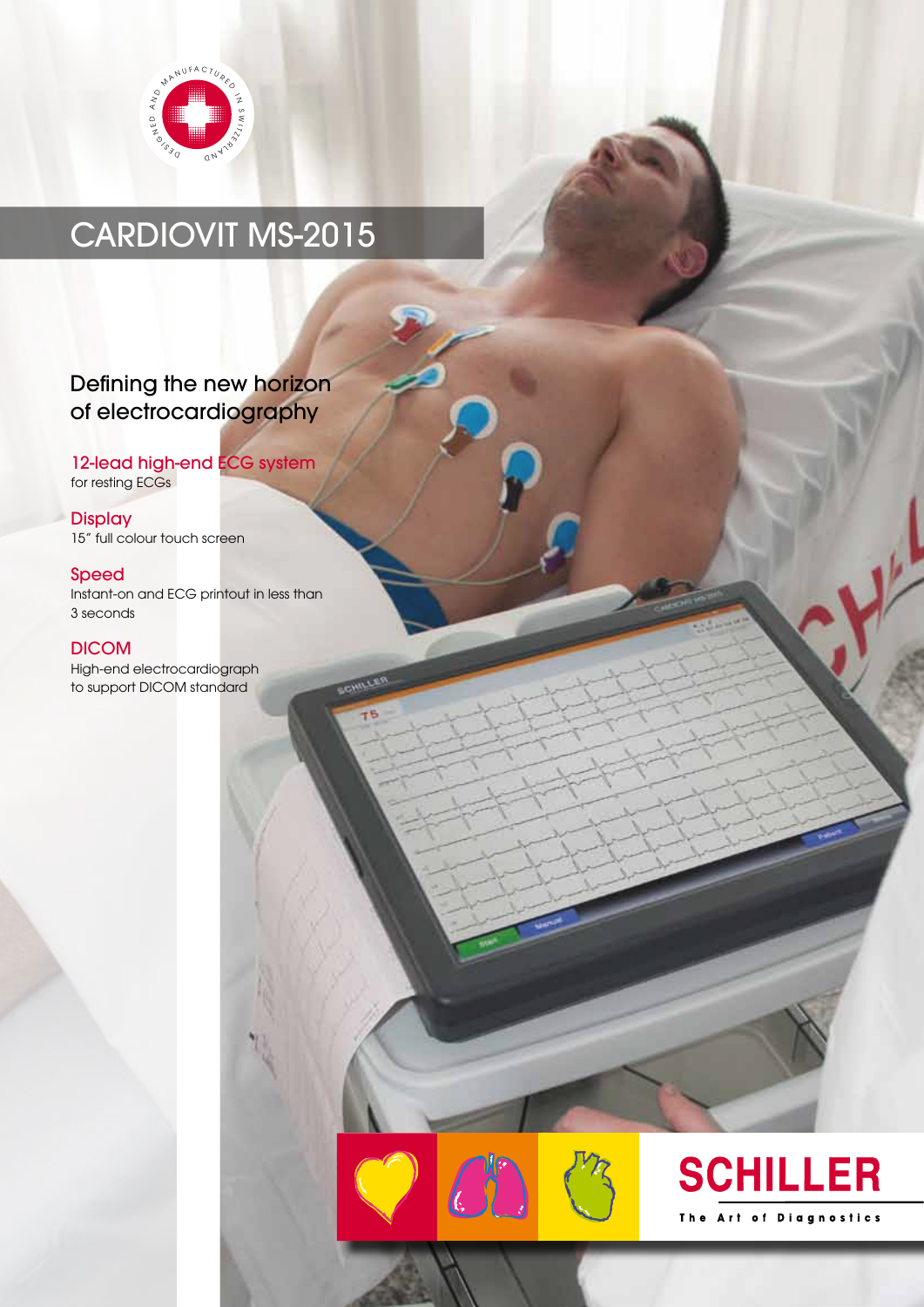## CARDIOVIT MS-2015

## The right touch

SCHILLER's MS-2015 is a state-of-the-art electrocardiograph that simplifies diagnostic ECG interpretation and streamlines workflows by delivering high-quality clinical reports when and where you need them.

Prepare to be wowed at your first encounter with the MS-2015 and impressed every time you use it. The MS-2015 is designed for constant use. No matter how hectic the clinical environment – in large hospitals where ECG volume is high and speed and quality are paramount - the MS-2015 is ready to help you to simplify cardiac patient care.

Simply touch the large (15''), high-resolution colour display and you're in business - recording, selecting and printing the highest quality ECGs faster than you can imagine. MS-2015 exports ECG recordings in XML, PDF\*<sup>1</sup> and DI-COM\*<sup>1</sup> format, so you can transmit to any system that supports these industry standards. From accurate and complete data entry to comprehensive data fields that prompt users for required information, every detail of the MS-2015 is designed to streamline ECG testing.

And when you're responsible for hundreds of ECGs every day, attention to detail makes all the difference.

SCHILLER AG pioneering company since 1974



#### Advanced processing... no waiting

- Instant-on start-up provides immediate availability
- ECG processed, interpreted and printed in less than 3 seconds after acquisition

## Synchronize time

Auto-set the MS-2015 time with your hospital time master to obtain accurate documentation of your patient's clinical history.

## Fast entry

Enter patient data quickly and accurately using the touch screen or by scanning a bar code. You can also download\*<sup>2</sup> patient data and worklist requests from SEMA or HIS.

#### Clinical excellence

• SCHILLER Interpretation software "C" for adult and paediatric patients –

one of the best documented algorithms for simultaneous ECG analysis of 12 leads, offering quality and reliability without compromise. Your most valuable tool to get a clinically reliable second opinion.

• Thrombolysis software - this option creates a numerical assessment

of the patient's age, gender, main symptoms as well as the ECG measurement, based on which you can determine the probability of acute cardiac ischaemia. This optional program gives you important additional diagnostic information for patients with chest pain.

#### Never miss a beat\*2

Capture and store 4 minutes of uninterrupted 12-lead data to document intermittent arrhythmias.

#### High-volume storage

- Storage of up to 350 ECGs
- Full-disclosure storage of up to 4 minutes\*2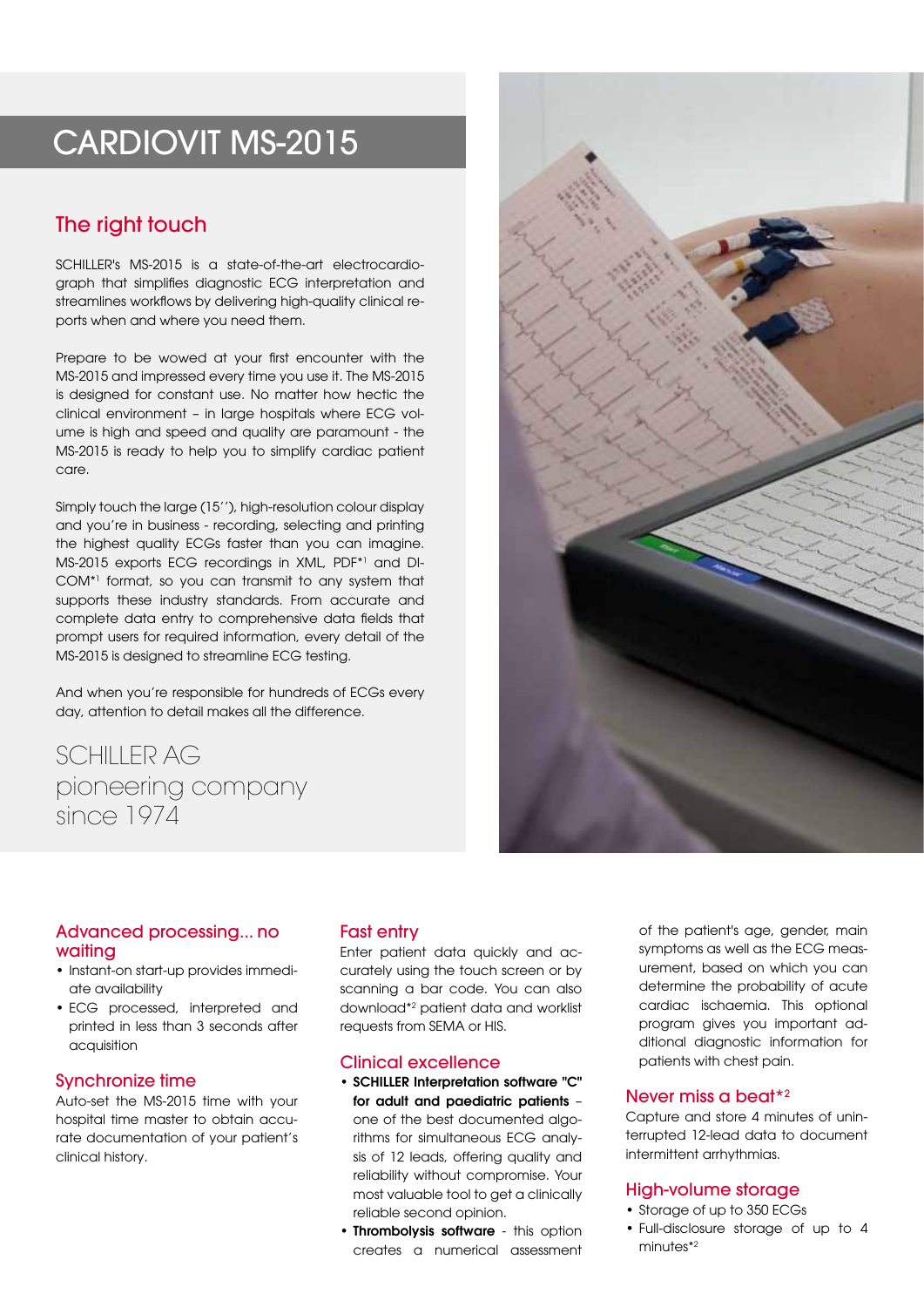

# THE ART OF CONNECTIVITY

## ECGs that meet your high standards

Not only is the MS-2015 capable of seamless connection to the SEMA-200 information systems, it also adapts to your specific needs and can be expanded as those needs grow. Full connectivity enables you to streamline your ECG workflow and improve efficiency.

- EMR ready The MS-2015 connects easily to your EMR system.
- Seamless Connectivity with SEMA-200 can help clinicians to increase departmental productivity and reduce errors.
- Simplification Automatic storage, transmission and deletion of data.
- Barcode scanning<sup>\*2</sup> The barcode reader option helps reduce errors by automating the input of patient data.

## Maintain security

The MS-2015 offers you safe wireless connections via standard WLAN protocols such as 802.11 g, WPA, WPA II or WEP. WLAN communication is also available with invisible SSID.

## **Spirometry**

ECG and spirometry in one unit – this is unique world-wide! The CARDIOVIT MS-2015 can be transformed into a proven table-top spirometer for the measurement, recording and assessment of flow-volume and volumetime curves and the corresponding parameters. Several expiratory and inspiratory tests can be performed and compared with country-specific normal values. Pre/post measurements and interpretation are standard.

> \*<sup>1</sup> Export of 12 lead Resting ECG recordings in standard DICOM Waveform Object format to PACS systems and Pdf export is available as part of the SCHILLER Communication Server (SCS). development in progress